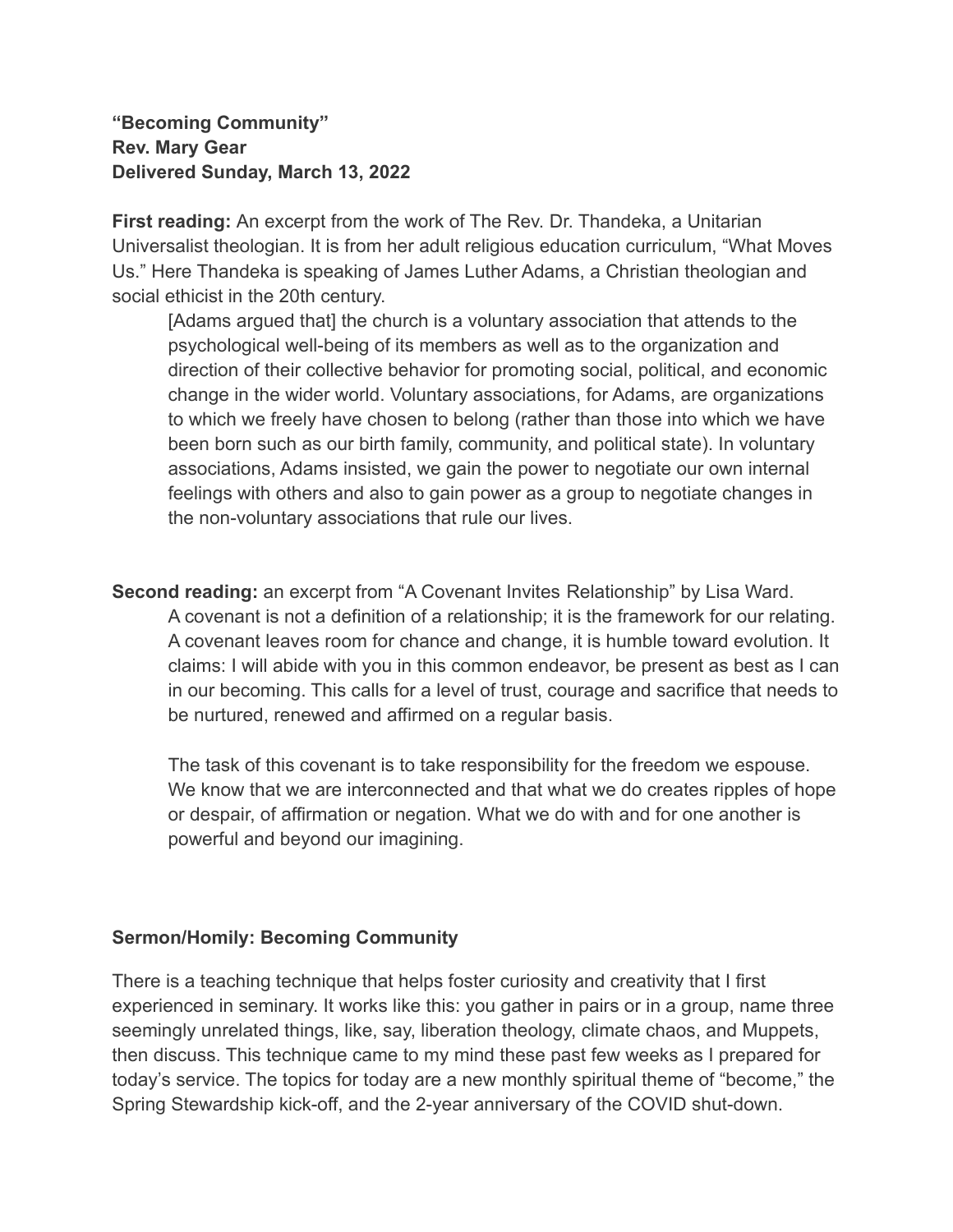Discuss.

And, of course, I discovered once again that everything is connected.

The spiritual theme for this month is "become," one of the words in the new OUUC mission to welcome and wonder, embrace and empower, bridge and become. We complete the first "web" of the mission after exploring "welcome" in January and "empower" in February, now "become" in March.

Become is a word with such possibility! There is the possibility of change, of transformation. The possibility of unfolding, uncovering, opening to who or what we are. In this time of Spring, the Earth reminds us of what it is to become as plants and trees bud, and the first flowers bloom-crocus, daffodils, and daphne. Many of us despair with the recent report of the World Health Organization's Intergovernmental Panel on Climate Change which says that we are at a pivotal time with rising global temperatures, rising sea levels, and increased frequency of heat waves, all caused by human activity. And, yet Spring comes; the Earth becomes alive once again.

Spring reminds us that becoming is a process. Although it might seem like the blooms just pop open all at once, flowers develop over time. They gather and store water and sunlight, forming buds. The buds gather and store energy until they are ready to pop in the glorious coming of Spring. And so, it is with people and communities. There are times when we gather and store energy preparing for when we are ready to bloom. We grow and change over time, and if we are nurtured and supported, we become our best selves, unfolding into what we are meant to be.

As we move into year 3 of the global pandemic, we have learned a lot. We know words like pandemic and endemic. We all know more about how viruses evolve and how respiratory viruses spread. We know that new variants and viruses will be part of our future, just as illness and disease have been part of human lives through history.

We have also learned so much as a community. We have learned new technology and that we can connect virtually.

It was two years ago today that we did OUUC's first online service after shutting down the building to avoid crowds, and right before we shut down everything to stay at home. Two years ago, just a few people gathered in the sanctuary to cobble together a web camera and a laptop to stream the service. Kari Kopnick helped us figure out the technology and create the Tech Team. We'll welcome Rev. Kari back into the pulpit in a few weeks, in person in the sanctuary once again.

Virtual services might not be ideal, but they have been a life saver for many and will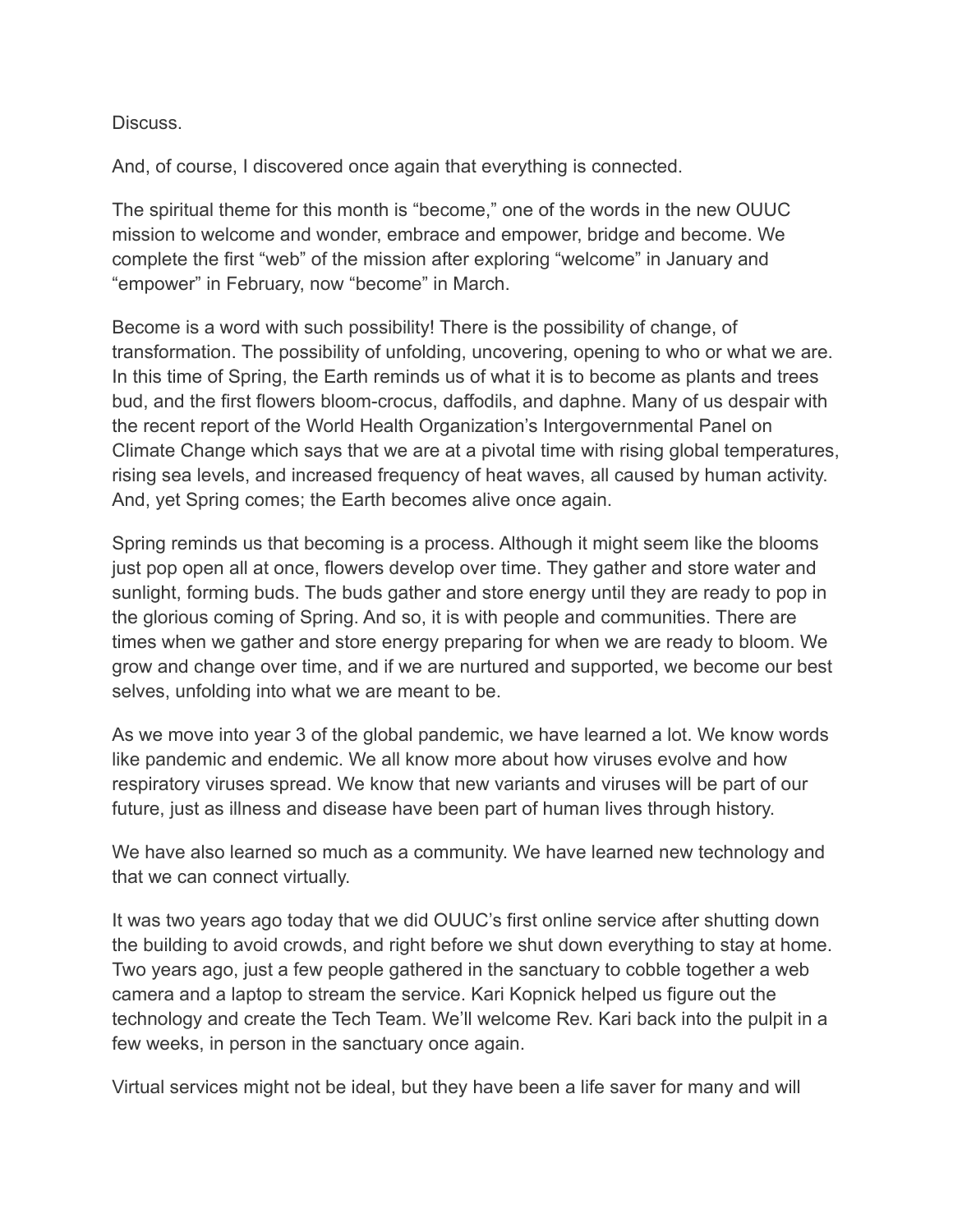continue to be for some. We will continue to offer virtual services into the future as we expand our vision of who we are and who we can become.

Next week after the coffee chat, the Board will ask us to reflect on what we have learned. It has been quite a time and we are not done yet. It will take us years to sort through what this time has meant in practical and in spiritual terms. And now we can begin to reflect on what this time has meant to us as individuals and as a community. We will continue to become community in new and exciting ways.

I am regularly humbled by this virus. The planner in me does not like that the future is uncertain and unpredictable. I've told people that I gave up predicting way last year! I am invited daily to let go of how I have worked in the past, letting go of what has served me well and isn't serving me now. It is a process of stretching and growing for me as an individual, just as we are stretching and growing as a community.

I notice that we have embraced becoming a learning community. We have become more comfortable with uncertainty and imperfection. Notice I didn't say that we all like it, just that we have come to accept more uncertainty and imperfection in our lives and in the world. We've learned that our experience isn't the experience of everyone, and that we can provide empathy and support. We have learned that we can survive tough times and still stay in community.

Just consider all the ways this community continues to show up. The Pastoral Care Team has been a steadfast presence for our most vulnerable members by phone and now in-person. The Worship Arts Team has not only learned but embraced on-line worship, and is learning how to do in-person worship again. The Tech Team continues to support us week after week. The Buildings & Grounds and Adopt-a-Plot Teams have worked diligently to keep things working and looking good. The Faith in Action Team continues to discern the ways that OUUC can support the larger community. Three adults are teaching our junior high Our Whole Lives (OWL) class and Adult Ed continues to offer classes. The Health & Safety Task Force has carefully made decisions about our COVID response as things change with breathtaking speed. The Hospitality Teams continue to welcome visitors and welcome us back into the building. The Board continues to work hard to tend to the congregation and organization. There's an 8th Principle Group and a Stewardship Team and many other ways you serve and stay connected. Many of you continue your good work in advocacy and direct services, like delivering meals to the shelters. And the OUUC staff has remained together, working to support each other and the congregation. All in service to the vision of an interconnected world that is loving, just and healthy. I am humbled and most grateful.

James Luther Adams reminds us that a faith community is a voluntary association, something we join by choice, rather than something we are born into. We choose to be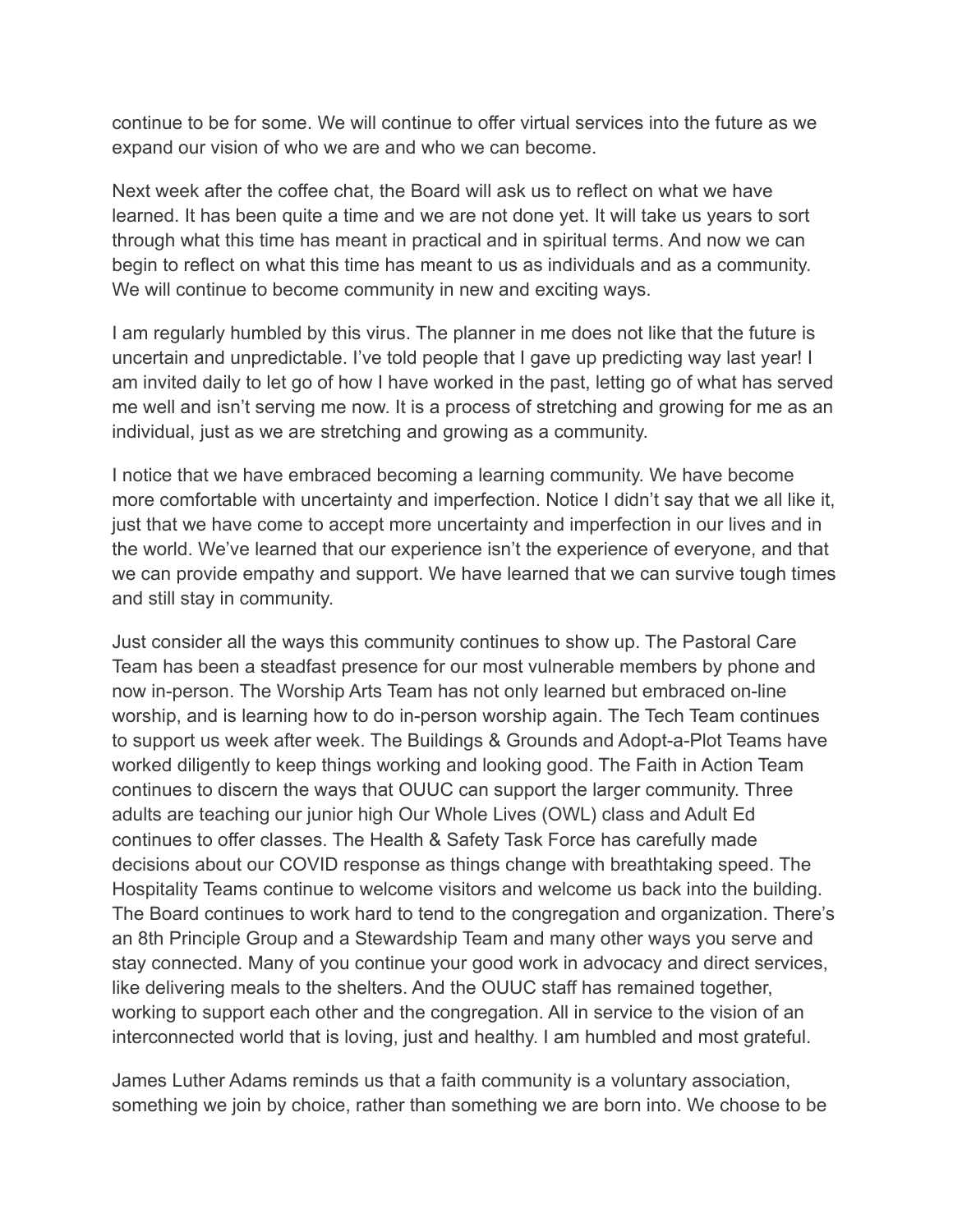here, in this community. It is the work of the congregation to tend to the wellbeing of its members, I'd say the spiritual growth of all of us, as we gain the power to understand our feelings and how to be in relationship. It also helps us gain power as a group to negotiate the needed change in the wider world, to put our faith into action.

We do this work together in covenant, how we agree to be together in relationship, the commitments that we make to each other. The foundation of all the work we do is relationships, and we work together in covenant. As Lisa Ward reminded us, we say to each other: "I will abide with you in this common endeavor, be present as best as I can in our becoming. This calls for a level of trust, courage and sacrifice that needs to be nurtured, renewed, and affirmed on a regular basis."

It is also the work of the congregation to tend to the wellbeing and growth of the organization, growth in the many ways that congregations grow. OUUC has been growing for many years and continues to do so, even in tough times, maybe even especially in tough times. Unitarian Universalism has a life-giving message that has been a balm and inspiration to many of us. It's especially in hard times, that we need a community to help us define our values and find our moral compass. It's in uncertain times that we need to know that a community will be here for us, no matter what. It's in tough times that we need a place for our spirits to be renewed so we can return to the world with strength and compassion. We want to share our life-saving message with all who share our values, wherever they may be.

While we come to this community as individuals, what we are together defines us as a community. One of the covenants we make is that each of us will share our time, talents, and treasure as we are able. All are welcome and our gifts are welcome. It is what we do together that is powerful beyond our imagining.

How we organize ourselves at OUUC makes the minister the spiritual leader of the faith community and the administrative executive of the non-profit. I experience both roles as very connected and I return to our shared values as I work to fill those roles. As the executive, it's my job to tell you what resources are needed to fulfill the mission of this congregation. That is what I presented to the Board, and what the Board is presenting to the congregation in the form of the stewardship drive.

Each year we pool our financial resources to support the work of this congregation. During the stewardship drive, we ask for pledges of financial support that will help sustain and grow this community over the next year. The staff and I will develop a budget based on those pledges, a budget that includes funding for staff positions, for all programs, like classes and religious education for children and youth, for our justice efforts, and our worship. Then the budget is adopted by the Board and voted on by the congregation in May.